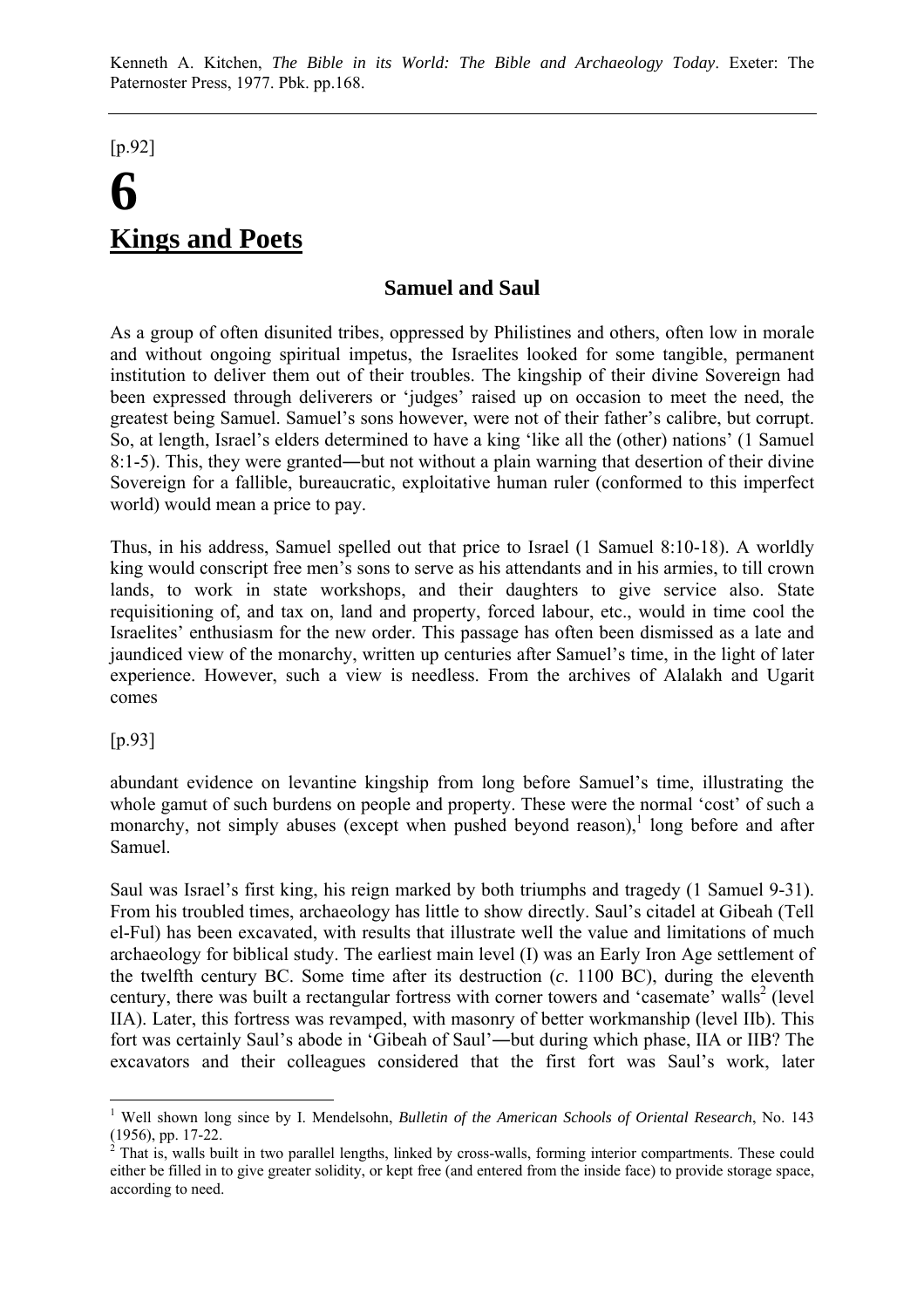reconstructed under David. Others (e.g., Alt, Mazar) have queried whether it was the Philistines who built the first fort (as strongpoint against the Hebrews), which later Saul took over and rebuilt to be his centre of rule (second fort). The first view is perhaps, still preferable, but uncertainty still haunts the matter.<sup>3</sup> Initially, Saul was able to maintain a successful defence of his kingdom against foes from the north (Zobah), east (Ammon, Moab, Edom) and south (Amalek), as well as against the Philistines―but ultimately, the Philistines proved too much, bringing about the deaths of Saul and his principal sons, together with the seeming collapse of Israel as a state (1 Samuel 31; 2 Samuel 1).

# **David: Restorer of the Kingdom, Builder of an Empire**

From modest origins, David ultimately became the greatest and archetypal Hebrew king. Within a decade of Saul's death, the tribes of Israel saw in him their sole effective leader. Capturing Jerusalem, he ruled from there over a reunited people. The new monarch found himself beset by foes, but not wholly without friends. First and foremost, the Philistines sought to crush the new ruler, but were thoroughly repulsed (2 Samuel 5:17 ff.; 8:1). Eastward, swayed by suspicion, the new king of Ammon insulted David's envoys, therefore hired allies from the north, but was vanquished (2 Samuel 10-12), as were Moab (2 Samuel 8:2) and

[p.94]

 $\overline{a}$ 

Edom (2 Samuel 11:14 ff., cf. 8:14). Then, in the north, David conquered the Aramean kingdom of Zobah and Damascus whence Ammon had obtained aid (2 Samuel 8:3 ff., cf. 10:6, 8, 16-19). This northern victory brought David two friends: the rulers of Hamath inland and of Tyre on the coast. Toi king of Hamath had already struggled with Hadadezer of Zobah for mastery of the routes north-east to the Euphrates (cf. 2 Sa. 8:3, 10b). So, when David eliminated the power of Zobah, that problem was solved, and Toi sent his son south with rich gifts to seek alliance with the new power, gifts accepted but not reciprocated (2 Sa. 8:9-11). Thus, Toi probably became David's subject-ally. As pointed out long since,<sup>4</sup> David's empire thus contained three political elements: the home nucleus of Judah and Israel, the conquered territories to east (Ammon, Moab, Edom) and centre-north, and Toi as subjectally further north and east to the Euphrates. On the evidence of later Hittite hieroglyphic inscriptions, it is possible to determine that the kingdom of Hamath did extend to the Euphrates, opposite Laqe and Naharaim whence it could draw labour for work on buildings in Hamath. The northern centre of Luash was also a regular part of the kingdom.

David's other friend was Hiram I, king of Tyre, who was quick to perceive the new star in the ascendant in the Levant, and to ally himself with it―putting Phoenician craftsmanship and materials at David's disposition (2 Sa. 5:11-12). This alliance continued under Solomon, being renewed from time to time by the northern successor-kingdom of Israel in later centuries. David wished to build a temple for the God of Israel, but through Nathan the

<sup>&</sup>lt;sup>3</sup> See the useful outline by L. A. Sinclair, in Avi-Yonah (ed.), *Encyclopedia of Archaeol. Excavations in the Holy Land*, II, 1976, pp. 444-446 and references; cf. N. Lapp, *Bulletin, American Schools, Oriental Research* 223 (1976), pp. 25-42.

<sup>4</sup> Cf. A. Malamat, *Journal of Near Eastern Studies* 22 (1963), pp. 6-8; Mazar, *Biblical Archaeologist* 25 (1962), pp. 102 f.; in graphic form, Y. Aharoni, *The Land of the Bible*, 1966, Map 21 with pp. 263-4.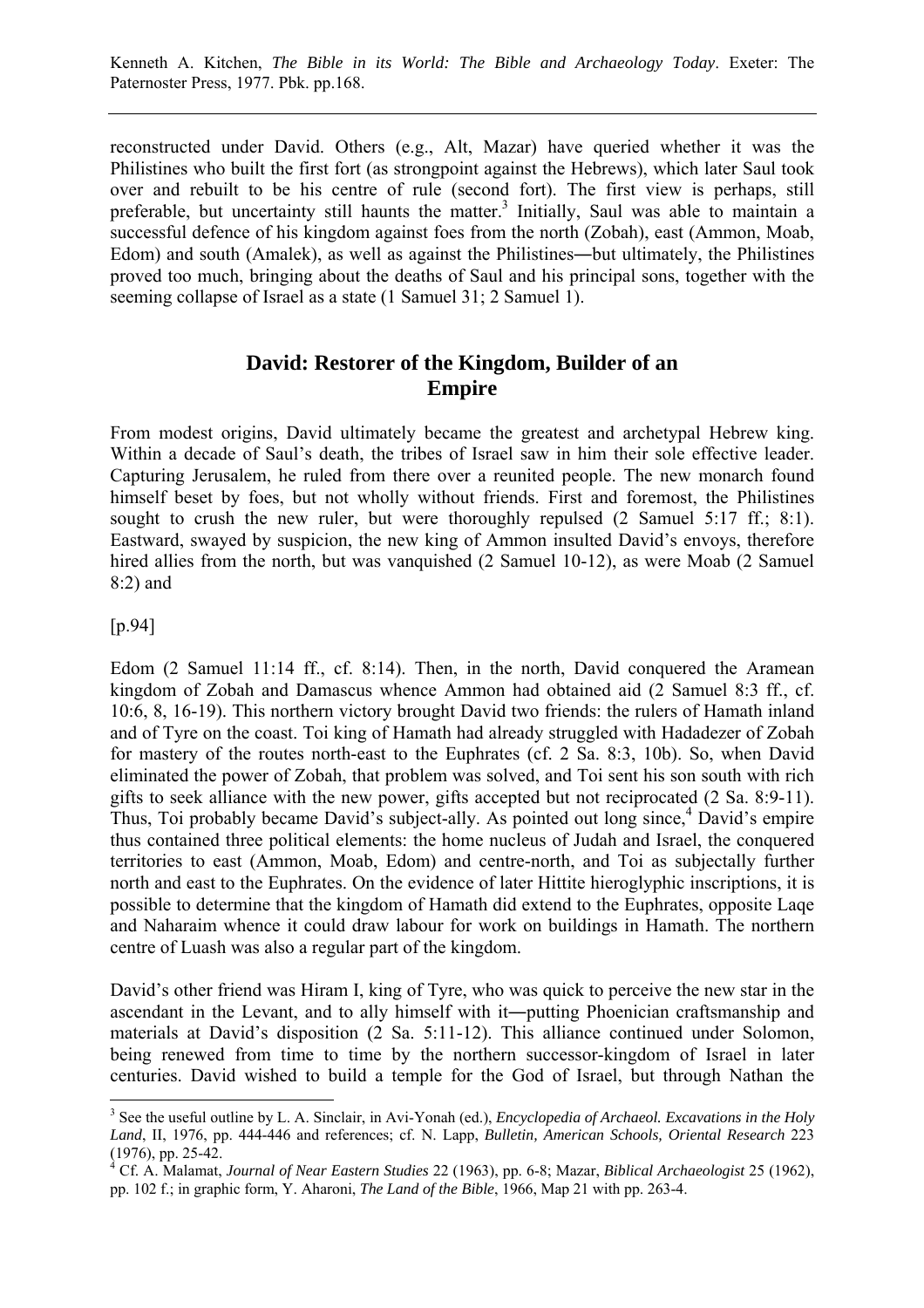prophet came the message that not he, but his son, should build it. This 'hope deferred' did not deter him from welcoming the Ark of the Covenant into Jerusalem, or from taking interest in the associated worship, in music as well as with offerings. A persistent and undoubtedly ancient tradition makes of David 'the sweet psalmist of Israel' (2 Sa. 23:1). Long before his attention to music in Jerusalem, he had been the youthful lyre-player who calmed Saul (1 Sa. 16:18, 23; 18:10). The narratives of his life include his lament over Saul and Jonathan (2 Sa. 1:17-27), his hymn of praise at the time of his greatness (2 Sa. 22), and his parting psalm (2 Sa. 23:1-7), quite apart from the persistent headings in the Psalter itself.

# **David and the Antiquity of Poetry**

The tradition of poetry and hymnody in ancient Israel went far back beyond David's day. The blessings pronounced by the

[p.95]

patriarchs were set in poetic form (Isaac, Gen. 27:27-29, 39-40; Jacob, Gen. 49:1-27). After the exodus, the 'Song of the Sea' uttered by Moses and Israel (Ex. 15) was a veritable triumph-hymn, as was the later Song of Deborah and Barak (Judges 5). The use of such poetic song in Saul's time is reflected in the refrain of the maidens that aroused Saul's jealousy of David (1 Sa. 18:7):

'Saul has slain his thousands, And David, his ten-thousands.'

From 1000 BC onwards, therefore, even within the Old Testament, poetry and psalmody were by no means a novelty. In fact, by that date, David and others were heirs to two thousand years of ancient Near Eastern poetic tradition. Hymns and psalms, even of considerable length, were commonplace for the thousand years before David, including in West Semitic to which Hebrew belongs.

Thus, the whole development of poetry in the ancient biblical world can be followed through in outline for its entire history. That majestic chronicle of ancient literary wealth cannot be presented here, so vast is it. Here, we must take but a brief glimpse.

In the third millennium BC, both Egypt and Mesopotamia pioneered poetic style, with converging results. In Egypt, a stone memorial palette from the very dawn of her history (*c*. 3200 BC) appears to honour a victory by either the first pharaoh or his local predecessor. It would be the earliest-known triumph-hymn.<sup>5</sup> The poetic unit is the single line. Every line has the same form, each one varying from the others only in the divine epithet used for the king and in the term used for the conquered city, at start and finish of each line:

'Horus has destroyed the City of the Owl, [Seth] has destroyed the City of the Heron  $(?)$ , Vulture has destroyed the City of the Wrestlers, ...'

 $\overline{a}$ 5 After Siegfried Schott, *Hieroglyphen*, 1950, pp. 19-21, p1.3 (German).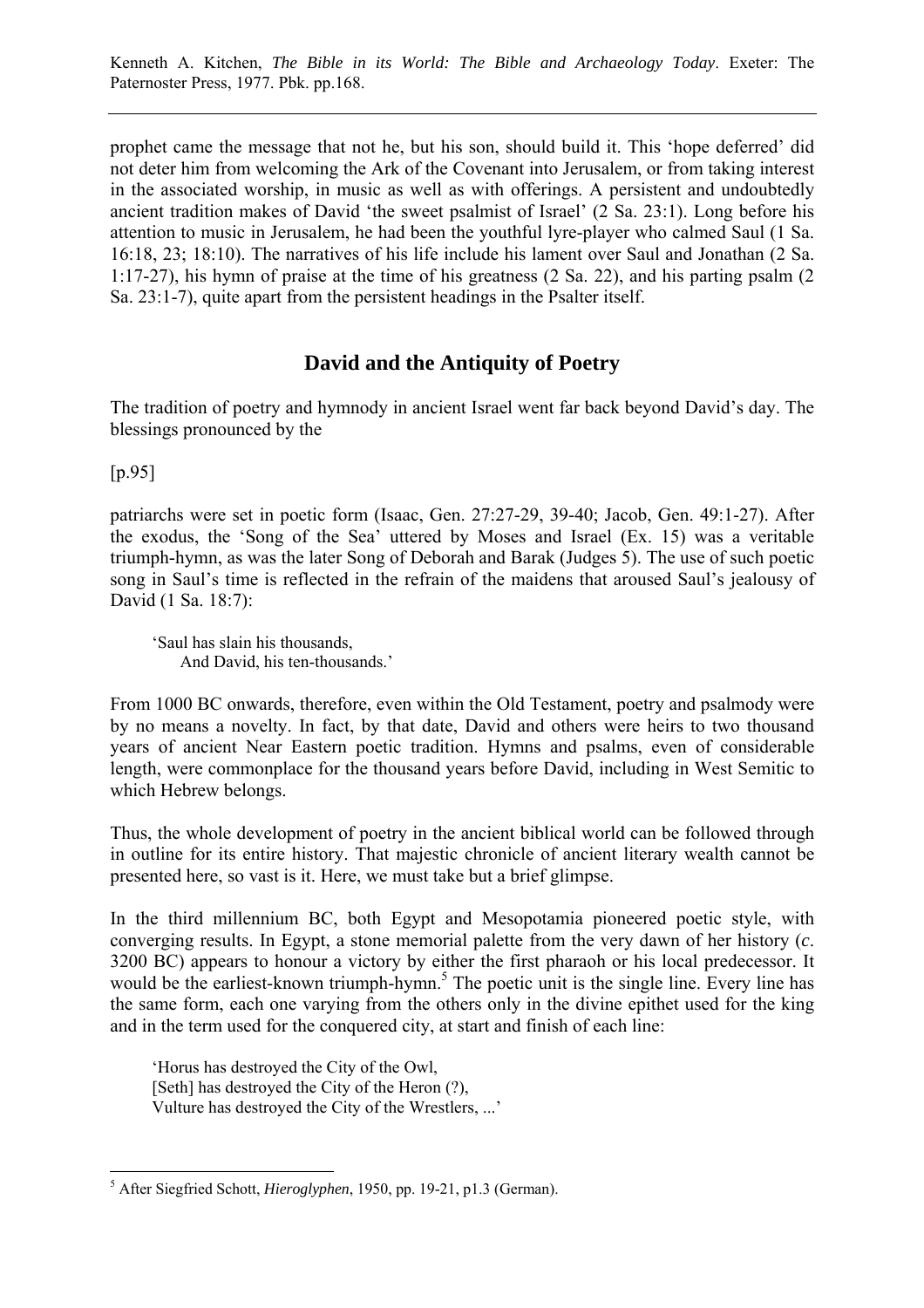and so on for seven lines all told, giving the effect of a solemn, monotonous litany.

During the third millennium BC, a long series of religious texts was composed to protect the pharaoh and his pyramid for the afterlife. From the late 5th Dynasty onwards (*c*. 2350 BC), they were actually inscribed within the royal pyramids―hence their modern name, the 'Pyramid Texts'. Besides rituals, spells, etc., they include also hymns, and show already a great variety of poetic usages.

First, the two-line 'couplet' that was to dominate ancient Near Eastern poetry for most of the rest of the pre-Christian era. Oldest is perhaps the 'non-parallel' couplet, where an idea is expressed not in one line or unit, but in two lines together. By varying one or

[p.96]

more elements in one line or both, a series of matching couplets gives a poetic form to the whole. About 2300 BC, the official Uni conducted campaigns in Palestine for Pepi I. His victory-hymn has seven two-line verses all constructed thus:<sup>6</sup>

'This army has returned in peace, It has hacked up the land of the Sand-dwellers. This army has returned in peace, It has crushed the land of the Sand-dwellers. This army has returned in peace, It has demolished its forts...',

and so on. The other form of couplet which became favourite is the 'parallel' couplet. Here, the two lines can express the same basic thought in different words ('synthetic parallelism'), or a concept and its opposite ('antithetic parallelism'), or a thought in one line is further developed in the second line ('expanded parallelism'). Already, these three forms can all be found as early as the Pyramid Texts―for example, in the famous 'Cannibal Hymn':<sup>7</sup>

| <i>Synthetic</i> : 'The lifetime of the King is eternity,       |
|-----------------------------------------------------------------|
| His duration is everlasting.'                                   |
| Their souls are in the King's stomach,                          |
| Their spirits are in the King's possession.'                    |
| <i>Antithetic</i> : 'Lo, their souls are with the King,         |
| Their shades are gone from their owners.'                       |
| <i>Expanded.</i> 'The King feeds on the lungs of the Wise ones, |
| He enjoys living on hearts and also on their magic.'            |

Besides the single line (still in use) and the ubiquitous couplet, more elaborate forms came into use. Such included three-line units (triplets or tricola), four-line units (of either four distinct lines, or two linked couplets), and five, six, and longer line units, up to eight, ten or eleven lines eventually. Some contain parallelism, some do not, just as with couplets. For a triple parallelism unit from the Pyramid texts, one may instance:<sup>8</sup>

'The Nurse-Canal is opened,

 $\overline{a}$ 

<sup>&</sup>lt;sup>6</sup> Various translations, e.g. Wilson in Pritchard, *Ancient Near Eastern Texts*, p. 228.

Pyr. Texts, §§ 393-414; translation, R. O. Faulkner, *The Ancient Egyptian Pyramid Texts*, I, 1969, pp. 80-83. 8

Pyr. Texts, § 343, cf. §§ 352, 359; Faulkner, *op. cit*., pp. 73, 74, 75.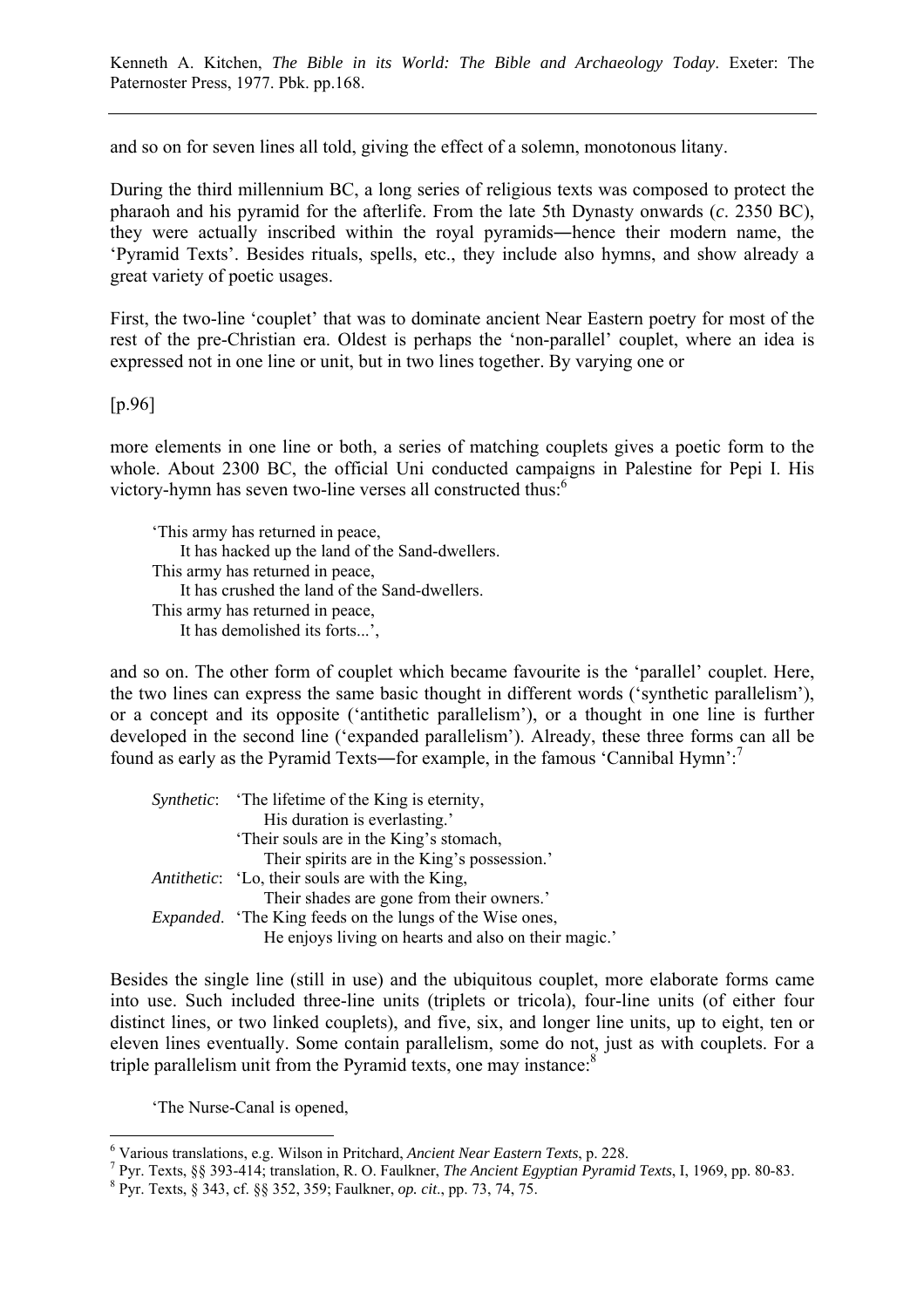The Winding Waterway is flooded, The Fields of Rushes are filled with water.'

In Mesopotamia, Sumerian poets quickly attained an equal mastery of these forms of poetic diction, also from the third millennium BC onwards. At random, one may turn to the long and hymnic building-inscription of Gudea, prince of Lagash *c*. 2100 BC. The poetic art of his scribe runs from the simplest parallel couplet,

'Gudea arose, (it was from) sleep, He trembled, (it was) a vision'.<sup>9</sup>

[p.97]

to elaborate and involved poetic devices such as chiasmus:

'*By night*, the moonlight will shine for you,  *By day*, the bright(?) sunlight will shine for you, The house will be built for you *by day*, It will be raised high for you by *night*.'<sup>10</sup>

Here, the poet has combined two parallel couplets into a four-line unit, and has 'enclosed' the whole within the sequence NIGHT/DAY and the symmetrically reversed pair DAY/NIGHT, the pattern AB-BA often termed chiasmus.

What bearing do these poetic achievements in third-millennium Egypt and Mesopotamia have on the Levant? The answer lies in the close contacts between Syria-Palestine and both of these great civilizations from the third millennium onwards. From the height of the Pyramid Age (*c*. 2600 BC) until its end (*c*. 2200), Egypt had continuous contact with such seaports as Byblos. In North Syria, at Ebla, Mesopotamian literary influence is even more directly visible (see chapter 3, above). There, Sumerian literature was both copied and adapted, and local Palaeo-Canaanite texts written in cuneiform. Hymns were included in such activities. Hence, within the third millennium, Sumerian influence on the norms and forms of early Levantine and specifically West-Semitic literature is virtually certain. Therefore, in the Levant from that time on, we should expect the rise of a vigorous literary tradition with a good range of poetic forms.

During the early second millennium BC, such development is certain, and ancient Near Eastern literatures grew apace. In Middle-Kingdom Egypt there flowered a brilliant classical literature, including poetry. The Old-Babylonian schools canonized the older Sumerian literature, and adapted and continued composing NeoSumerian hymns and other works. Semitic Akkadian (Assyro-Babylonian) literature at this time probably enjoyed its greatest period of creative writing in all fields of endeavour.<sup>11</sup> In distant Anatolia, Hittite narrative art began with Anittas. In Syria-Palestine, both Egyptian and Mesopotamian stimulus continued. The latter is illustrated by the finding of Sumerian word-lists at Alalakh. The former, by the

 $\overline{a}$ 

 $\degree$  Cf. (e.g.) S. N. Kramer, *The Sacred Marriage Rite*, 1969, p. 33 end.

<sup>&</sup>lt;sup>10</sup> Cf. Kramer, *op. cit.*, p. 32 end.<br><sup>11</sup> For the chronology of Sumerian and Akkadian literatures, cf. in outline respectively, W. W. Hallo in *Sumerological Studies in Honour of Thorkild Jacobsen*, 1976, pp. 181-203 with table, p. 200, and W. G. Lambert, *Babylonian Wisdom Literature*, 1960, pp. 1-20 and table before p. 1. On Sumerian stylistics, cf. C. Wilcke (in German), *Studies ... Jacobsen*, pp. 205-316.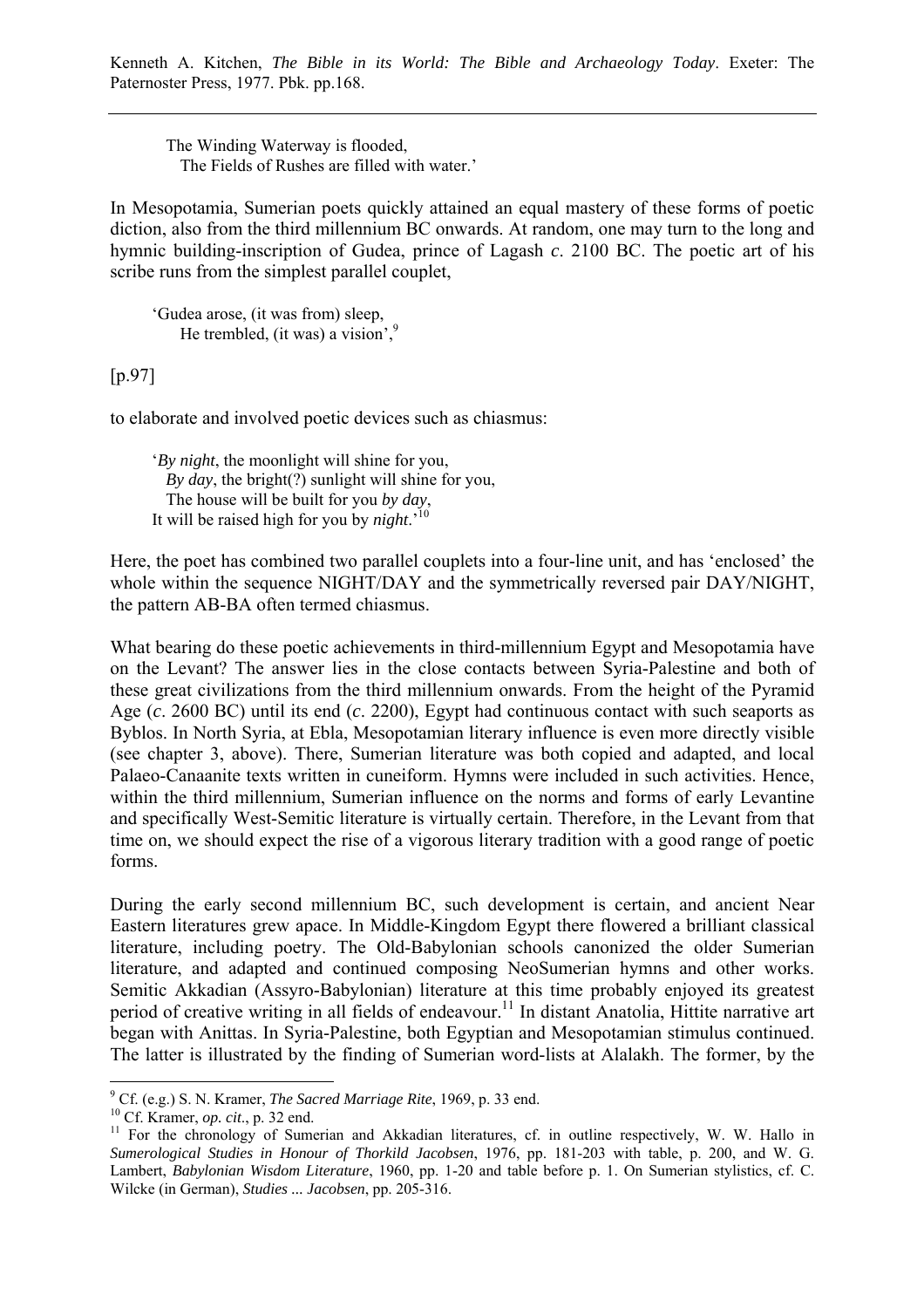princes of Byblos actually putting up inscriptions in Egyptian language and hieroglyphs, well composed but barbarously carved, adapted to their own needs. By about 1700 BC or soon after, the Semitic linear alphabet was probably first born. The great West-Semitic epics known from Ugarit (copies of fourteenth/thirteenth centuries BC) were probably orally composed in the nineteenth to sixteenth centuries  $BC<sup>12</sup>$ .

In the later second millennium BC, cosmopolitan trends in the an-

[p.98]

cient Near East reached a climax, as is readily illustrated by the archives from Ugarit—texts in Akkadian, local Ugaritic and in Hurrian cheek by jowl, including literary works, besides Hittite and Egyptian contacts. From the wealth of poetry that flourished in the early biblical world during *c*. 1400-1200 BC, the single greatest body of West-Semitic poetry so far known to us is the epic poetry of Ugarit. Ugaritic itself is a language having numerous and quite close affinities with biblical Hebrew, especially in vocabulary and in poetic style and diction. It is our principal evidence for a rich heritage of West-Semitic poetry, on which Ugaritic, Canaanite-Phoenician and Hebrew all drew, having roots still further back in time, as we have seen. Thus, not surprisingly, there are numerous verbal parallels between Ugaritic poetic style and phraseology in the Psalms, both Davidic and others. All the wealth of poetic idioms―parallelism, etc.―known internationally since the third millennium (and exemplified above) is present here, whether in Ugaritic in the second millennium BC or in the Psalter in the tenth century BC and onwards. Poems such as Exodus 15 or Judges 5 help to span the interval between *c*. 1200 and 1000 BC in the unfolding of Hebrew poetry. There is, of course, no need to suppose that the visible relationship between Hebrew ('South Canaanite') and Ugaritic ('North Canaanite')<sup>13</sup> is anything other than a common West-Semitic linguistic and literary inheritance, just as classical allusions in (e.g.) French, English, German, or Italian writers (who may owe nothing to each other) are owed one and all to the common classical inheritance from Greece and Rome in European civilization. Certainly, the linguistic and literary affinities are much closer altogether in the case of Hebrew, Canaanite-Phoenician and Ugaritic. It is needless to exemplify here similarities in incidental turns of speech in Hebrew and Ugaritic at any length.14 One well-known example from the Baal epic and a non-Davidic psalm must here suffice as examples of closely analogous phrasing and literary style.

Baal Epic:<sup>15</sup>

 $\overline{a}$ 

*ht, 'lb-k B'I-m, ht, 'ib-k tmkhts, ht, ttsmt tsrt-k*

'Now your foe, O Baal, Now, your foe you shall slay, Now, you shall destroy your enemy!'

<sup>12</sup> Cf. briefly W. F. Albright in H. H. Rowley (ed.), *The Old Testament and Modern Study*, 1951, pp. 31-32, and *Bulletin, American Schools of Oriental Research*, No. 150 (1958), pp. 36, 38; and esp. M. Held, *Journal of the American Oriental Society* 79 (1959), pp. 171 f., n. 49, and 174-5.<br><sup>13</sup> Using these terms in a broad linguistic/cultural sense, not in the more limited political sense; as pointed out by

Rainey, *Israel Exploration Journal* 13 (1963), pp. 43-45, Canaan proper in the 2nd millennium BC is essentially Western Palestine, the Egyptian province of 'Canaan', well south of Ugarit.

<sup>&</sup>lt;sup>14</sup> Many are collected in L. R. Fisher (ed.), *Ras Shamra Parallels*, I, 1972, II, 1975, III (forthcoming), with which should be compared the cautionary review by J. C. de Moor and P. van der Hugt, *Bibliotheca Orientalis* 31 (1974), pp. 3-26.

<sup>&</sup>lt;sup>15</sup> Translated (e.g.) by Ginsberg, in Pritchard, *Anc. Near Eastern Texts*, p. 131 top; Ugaritic text is Herdner, *Corpus des tablettes en cunéiformes alphabetiques ... 1929* d 1939, 1963, p. 11, Text 2, 'IV', lines 8-9.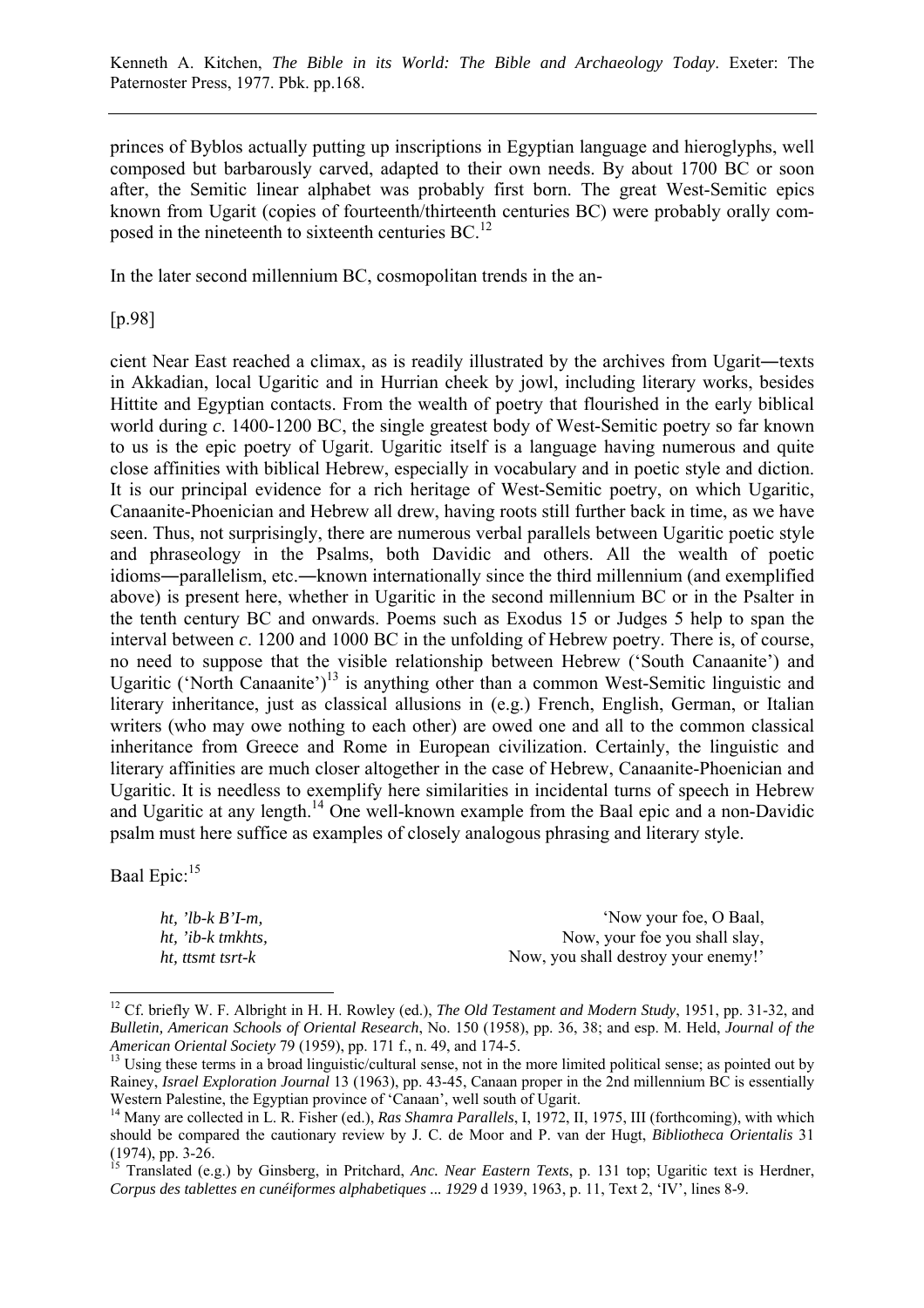Psalm 92:9 (Heb., 10):<sup>16</sup>

*ky hn, 'ybyk YHWH ky hn, 'by-k y'bdw, ytprdw kl p'ly-'wn*

'For see, your foes, O LORD, For see, your foes shall perish, Shall be scattered all evildoers!'

[p.99]

 $\overline{a}$ 

As can be seen, the use of the three-line unit (or tricolon) with 'expanded' parallelism is common to both. So too is the 'chiasmus' in the second and third lines of both―'foe + verb (1)'; 'verb (2) + enemy/evildoer'. One may (if so inclined) contrast the literary similarity with the theological divergence. In the epic, we find Baal out for vengeance, be he right or wrong, so to speak; in the psalm, there abides a clear moral note, 'all evildoers shall be scattered' by a righteous God.

This simple example is but the tiniest sample from the rich literary backcloth to the psalms (and other biblical poetry) that Ugaritic can provide.17 Even from David's time, Hebrew psalmody was heir to a tradition already centuries old; on these general grounds, there can be no objection to the existence of either Davidic or earlier psalms.<sup>18</sup>

Finally, the titles of the psalms. Working in a vacuum, past generations of Old Testament scholars have imperiously dismissed the titles of the psalms as of no value, particularly as regards authorship. However, various factors (both inside and outside the Old Testament) point in the opposite direction. First, many of the headings were already obscure to, and not understood by, the Septuagint translators in the third/second centuries BC. Therefore, such headings must be dated to a previous period long enough before the Hellenistic age to have become traditional and so long traditional that their meaning could be lost even in part. The Septuagint both adds and omits headings, also. Second, the natural meaning of the narrative *context* of Psalm 18 in 2 Samuel 22:2-51 shows clearly that authorship *is* intended in this case―as it is of Hezekiah in Isaiah 38:9, and of Habbakuk in Hab. 3:1. If this is true of Psalm 18 within the Psalter, there is no intrinsic reason to dispute such attributions to David, or to his reign or initiative in other cases; contrary *proof* needs to be found first. This applies equally to the personal and musical elements in the headings.

Outside the Old Testament, the comparative evidence of the biblical world runs in parallel with the Old Testament evidence itself. For millennia, we have headings, sub-headings, colophons and even authors for ancient hymns. As for authors, the Hymn to the Nile in Middle-Kingdom Egypt was most likely written by that same (Dua)Khety who composed the 'Satire of the Trades' and was associated with the Instruction of Amenemhat I, in the twentieth century BC. To king Akhenaten may be credited the Hymn to the Aten (fourteenth

<sup>&</sup>lt;sup>16</sup> The Hebrew is here transliterated with consonants only, to put it in a form directly comparable with the Ugaritic, for clarity.

<sup>17</sup> A very far-reaching application of Ugaritic to the psalter is that by M. J. Dahood, *Psalms I*, 1966, *II*, 1968, *III*, 1970, in the Anchor Bible series; however, the numerous suggested correlations and 'solutions' require careful sifting to separate real gains from chaff.

<sup>&</sup>lt;sup>18</sup> In passing, one may note Amos's allusion (6:5) to David's musical repute, only two centuries after the united monarchy.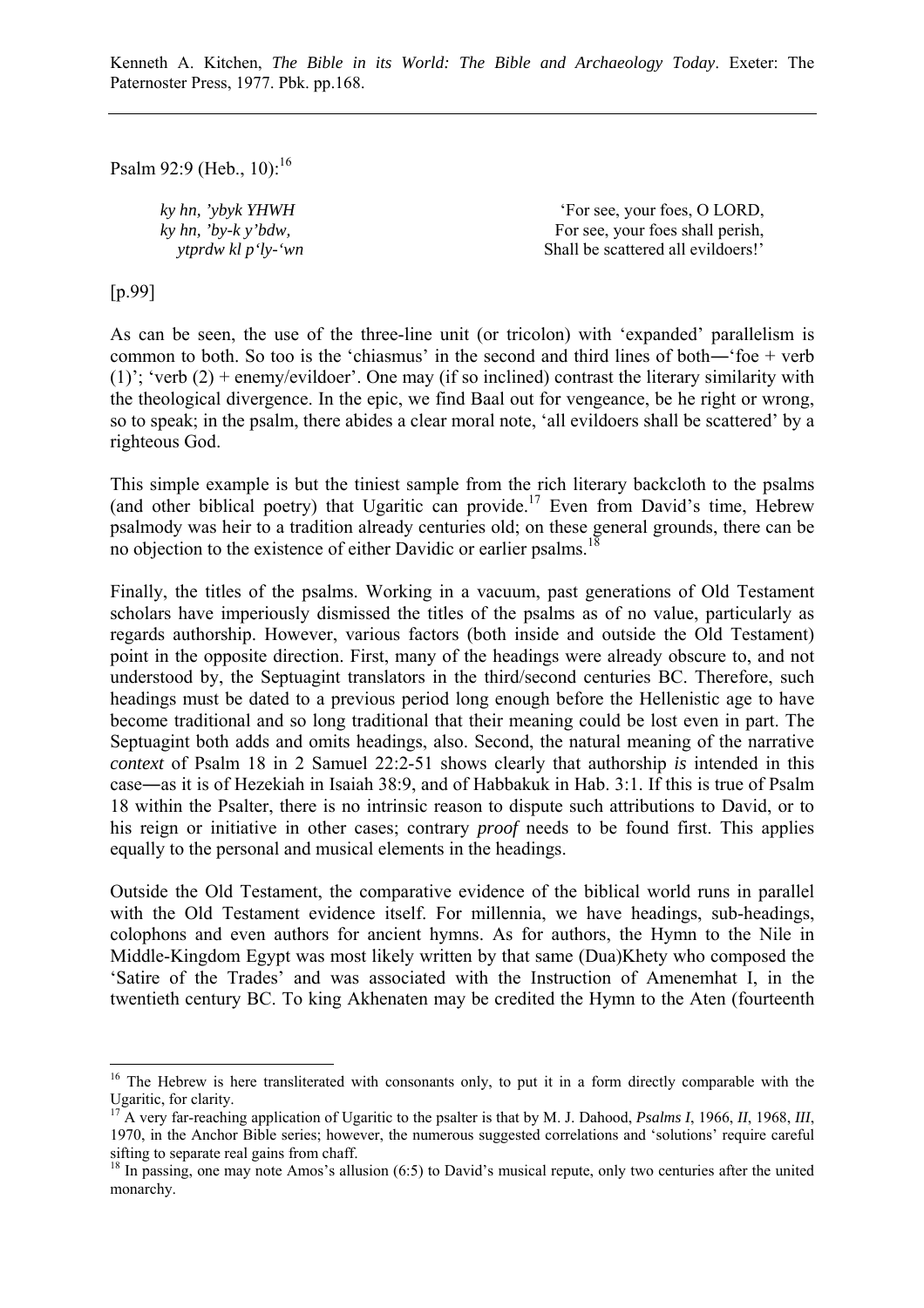century BC).19 Much earlier than these was the famous priestess in Ur, Enheduanna, daughter of Sargon of Akkad, who lived on into the reign of her nephew Naram-Sin (*c*. 2300 BC). She is the world's earliest-known authoress.20 To her

[p.100]

credit belong two hymns to the goddess Inanna (Inanna and Ebih; Exaltation of Inanna), and the second, probably enlarged, edition of the Sumerian Temple Hymns.<sup>21</sup>

As for technical headings, sub-headings, colophons and classifications (including musical), these are abundantly represented in Mesopotamia. These are especially evident, for example, in the considerable amount of Sumerian hymnody published in recent years,  $^{22}$  dating largely from the twenty-first/eighteenth centuries BC, as well as earlier and later. Music, too, was frequently used to accompany such hymns and psalms from over one thousand years before David and Solomon until the end of pre-classical antiquity.<sup>23</sup> Far from being strange or improbable, the picture of psalmody, both personal and institutional, seen in Samuel, Kings, Chronicles and the Psalter is essentially what one would be led to expect from the evidence of the outside world as well as from the biblical text itself.

## **Solomon, Ruler, Builder, Sage**

#### 1.  $Politics^{24}$

 $\overline{a}$ 

Solomon's reign saw both the peak and the decline of Israelite political power. At first, Solomon not only inherited but even enhanced David's empire. Remarkable was Solomon's receiving in marriage (early in his reign) a daughter of the pharaoh of Egypt (1 Kings 3:1). As dowry, he received Gezer, conquered by that king (1 Kings 9:16). Thus, it appears that the Egyptian king had raided south-west Palestine, probably defeating the Philistines right up to their neighbour, the old Canaanite city of Gezer. His defeat of so longstanding a foe as the Philistines was doubtless welcome to Solomon, but not an Egyptian presence just across his own border with Gezer. The two powers, therefore, came to some understanding and became allies, Solomon gaining Gezer as wedding-present. As a result, the Philistines ceased be a threat to Israel for a long time to come, even losing territory to Solomon.<sup>25</sup> The pharaoh concerned was most probably Siamun (*c*. 978-959 BC), the most dynamic ruler of Egypt's Twenty-first Dynasty. Historical records of any importance are almost totally lacking from the whole span of the Twenty-first Dynasty, particularly for foreign relations. Beyond private

<sup>19</sup> Translation of Aten-Hymn, Wilson in Pritchard, *Anc. N. E. Texts*, pp. 369-371. On (Dua)Khety's virtuosity, cf. (in French) G. Posener, *Littérature et Politique dans L'Egypte de la XII<sup>e</sup> Dynastie*, 1956, p. 19, and n. 7 with references. The Aten-Hymn, incidentally, is a source neither of monotheism nor of Ps. 104.

<sup>&</sup>lt;sup>20</sup> For an appreciation of her work, cf. W. W. Hallo and J. J. A. van Dijk, *The Exaltation of Inanna*, 1968, pp. 1 ff.

<sup>21</sup> Cf. A. W. Sjöberg and E. Bergmann, *The Collection of the Sumerian Temple Hymns*, (*Texts from Cuneiform* 

*Sources*, III), 1969, p. 5. 22 Cf. such notations as *sagidda*, *irshemma*, *balbale*, and labelled 'antiphons' in texts such as those translated by

Kramer in Pritchard, Anc. N. E. Texts, 3rd ed., pp. 576-8, 582-4, or Supplement, pp. 140-2, 146-8.<br><sup>23</sup> For Mesopotamia, cf. (e.g.) the numerous allusions cited in I. J. Gelb et al. (eds.), *The Chicago Assyrian* Dictionar

<sup>&</sup>lt;sup>24</sup> For this section (esp. Egypt), cf. Kitchen, *Third Intermediate Period in Egypt*, 1972, pp. 279-283.<br><sup>25</sup> On this point, cf. Malamat, *Journal of Near Eastern Studies* 22 (1963), pp. 15 ff.; on the Philistines' later history, cf. Kitchen in D. J. Wiseman (ed.), *Peoples of Old Testament Times*, 1973, pp. 64-67.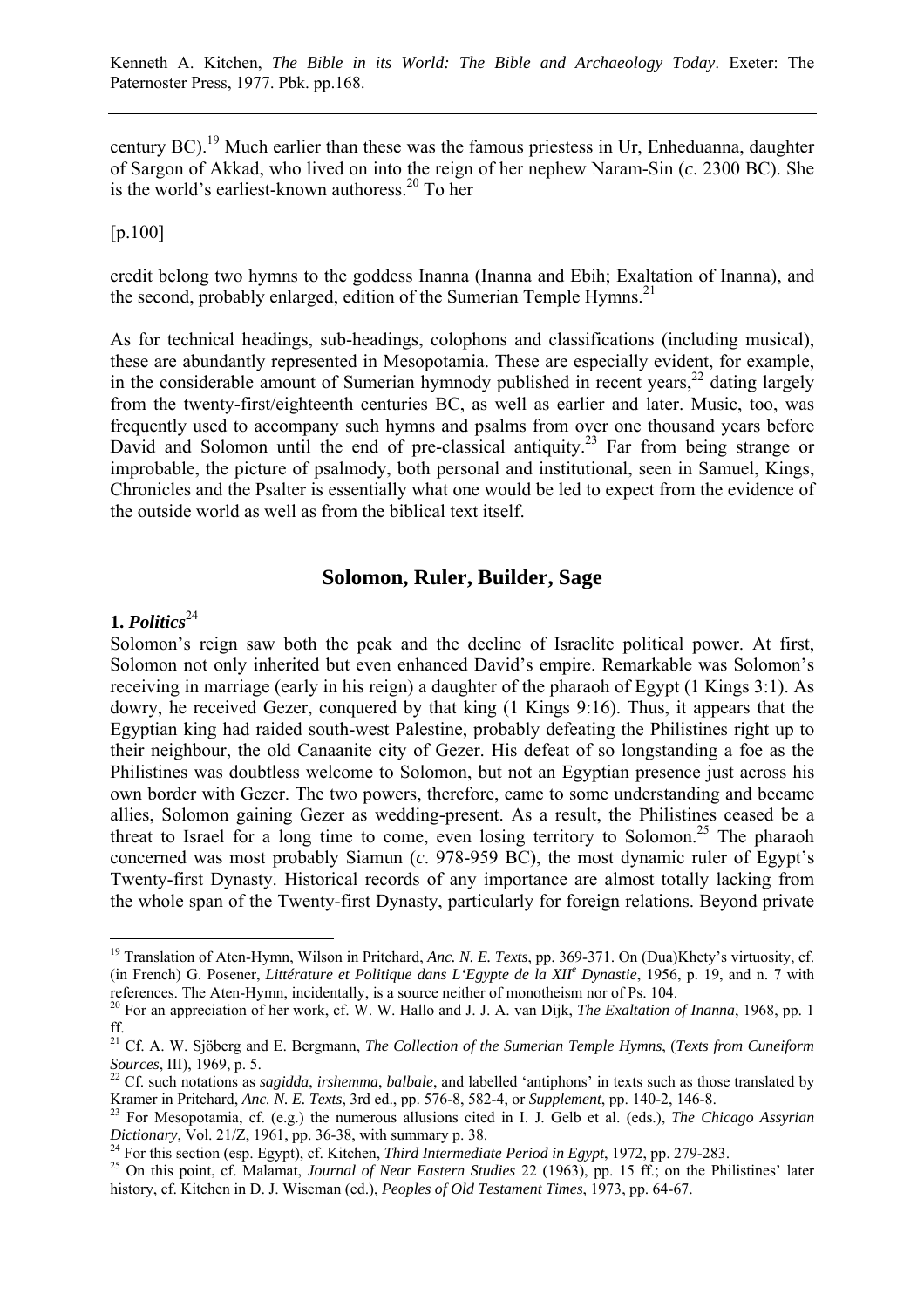genealogies, local-affairs inscriptions in distant Thebes, and a handful of scattered minor stelae, we have next to nothing; and certainly no mention of any foreign ruler beyond Egypt, never mind David or Solomon. From Siamun's northern capital Tanis (biblical Zoan), we are fortunate to have one broken fragment of a triumph-scene showing the king slaying a fallen foe

[p.101]

 $\overline{a}$ 

who grasps an axe of peculiar design, possibly of Aegean or West-Anatolian type. Such a derivation would well fit possible identification of this fallen foe as Philistine. Thus, Siamun may have conducted a 'police-action' to subdue the Philistines, to eliminate any, threat to his own north-east border and any rivalry to his own trade-port of Tanis; agreement with Solomon could have been economically advantageous to both parties.

In his own far north-east, Solomon used his commanding position over Aram and Hamath to secure the routes to the Euphrates. He 'took' Hamath-Zobah, and built Tadmor (later Palmyra) in the wilderness and other store-cities in Hamathite territory (2 Chronicles 8:3-4). This suggests that some part of Zobah (assigned to Hamath by David?) had revolted and was promptly crushed by the new king (Solomon), who then proceeded to secure the Palmyra route to the Euphrates.<sup>26</sup>

To the south, aided by his father's old ally Hiram of Tyre, Solomon promoted trading and exploratory voyages down the Red Sea and beyond, to the mysterious Ophir. Ophir's location stubbornly remains unknown, but its reality as a source of gold is beyond any doubt, as is proven by a later ostracon (inscribed potsherd) from Tell Qasile that reads: 'Gold of Ophir, for Beth-Horon—30 shekels'.<sup>27</sup> From South Arabia came the queen of Sheba (1 Kings 10:1-13) to visit Solomon, bringing a handsome present including 120 talents of gold.<sup>28</sup> A large sum, but not out-of-the-way―the still greater sum of 150 talents of gold was extracted from Metten II of Tyre by Tiglath-pileser III of Assyria *c.* 730 BC.<sup>29</sup> As others have suggested, probably much more was at stake in the queen's visit than just idle curiosity $30$ —Solomon's seaborne enterprises stood to rival Sheba's prospects for overland trade, hence the need of some understanding between the two states.<sup>31</sup>

#### **2.** *More Economics and Ergonomics!*

Even more considerable were Solomon's revenues in gold from the triennial (1 Kings 10:22) expeditions to Ophir (1 Kings 9:28) at 420 talents, not to mention the total 'in one year<sup>32</sup> of 666 talents of gold, about twenty tons (1 Kings 10:14). While some may be inclined to

<sup>26</sup> Cf. Malamat, *op. cit*., pp. 7-8, preferable to Bright, *History of Israel*, 2nd ed., 1972, p. 209, needlessly emending Tadmor to Tamar.<br><sup>27</sup> Illustrated, A. R. Millard, *The Bible BC*, 1977, p. 27.

<sup>&</sup>lt;sup>28</sup> The same amount was paid to Solomon by Hiram of Tyre (1 Kings 9:14), in respect of territory in Galilee.<br><sup>29</sup> Translation, Oppenheim in Pritchard, *Anc. N. E. Texts*, p. 282 (66).<br><sup>30</sup> Not to mention the silly, frivo

Kings 10:13; these are sufficiently reviewed in J. B. Pritchard (ed.), *Solomon and Sheba*, 1974, and are of no value whatever to the serious historian. The essay in that volume on Solomon's reign is needlessly negative, erring in method and heedless of background data.<br><sup>31</sup> Cf. (e.g.) J. Bright, *History of Israel*, 1972, p. 211.

<sup>&</sup>lt;sup>32</sup> It is uncertain whether this really means 'every year', 'annually', as is sometimes thought (for which *kolshanah* would be a more precise expression). Our passage may mean that this figure was the maximum in a twelvemonth, not necessarily every twelvemonth.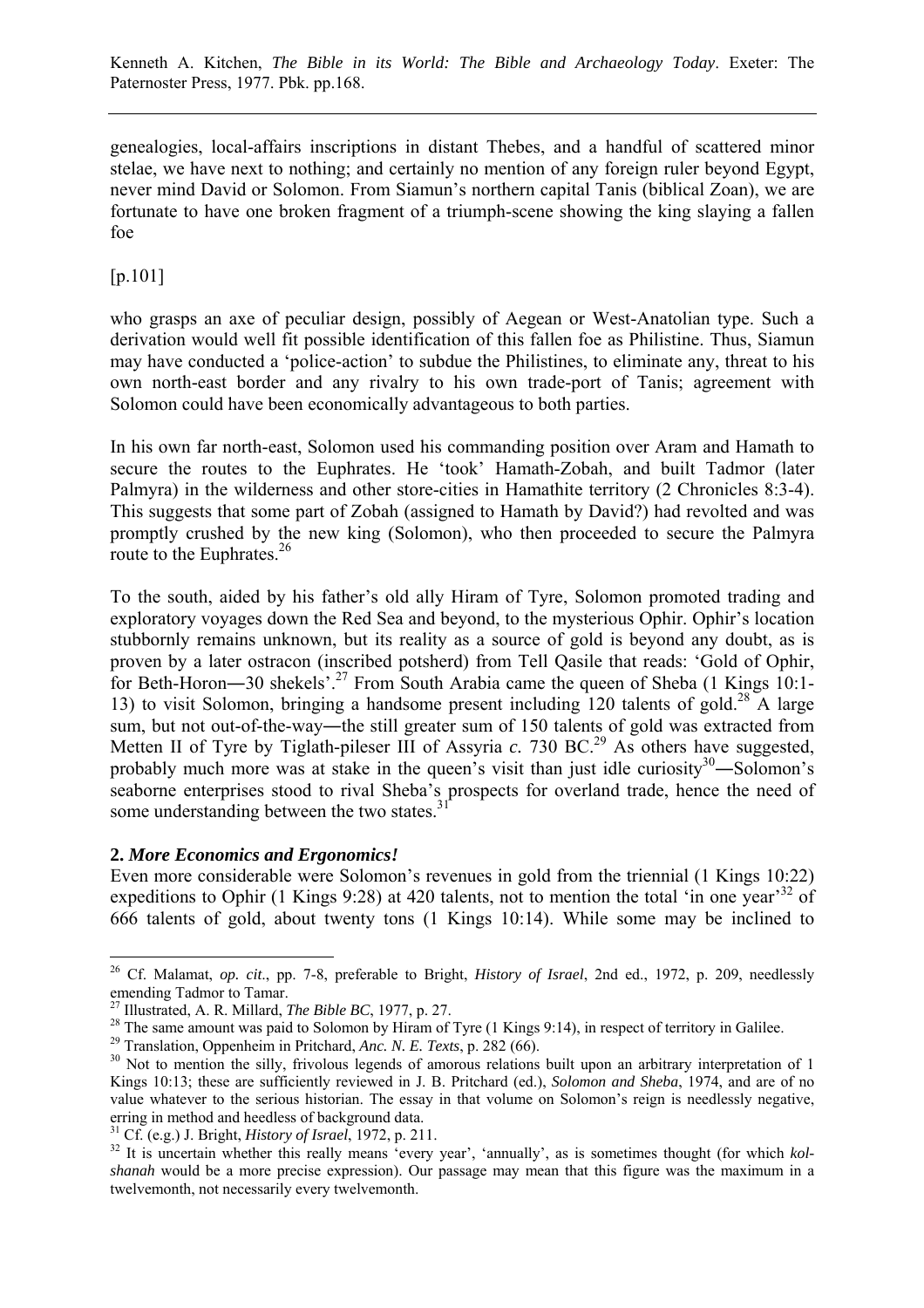consider that the figure has suffered in textual recopying, $33$  yet—when all is said and done―such an amount is neither impossible nor unparalleled. It may have derived from various external sources (such as the Ophir expeditions) as well as from heavy taxation within Israel.34 Over a thousand years before Solomon's day, a defeated king of Mari paid tribute to Ebla of ten tons of silver and over a third of a ton of gold, a mere incidental in

## [p.102]

 $\overline{a}$ 

the economy of Ebla (cf. chapter 3, above). Five centuries after Solomon, the one province of 'India' (just the Indus basin) yielded an annual 360 talents of gold to the Persian emperors (Herodotus iii, 94). But these figures―and Solomon's 666 talents―are as nothing compared with the breathtaking munificence of Osorkon I of Egypt to the gods of Egypt barely ten years after Solomon's death. During Years 1 to 4 of his reign, this king presented a total of two million deben weight of silver (about 220 tons) and another 2,300,000 *deben* weight of silver and gold (some 250 tons) to the gods, largely in the form of precious objects (vessels, statuary, etc.). In other parts of the damaged inscription, many such objects are itemised, many by weight.<sup>35</sup> The grand total, 470 tons of precious metal, outstrips twenty times over Solomon's reputed income of a mere twenty tons (the 666 talents)―yet, this record is detailed and first-hand. Not a little of that wealth may actually have been looted from Jerusalem by Osorkon's father Shishak (Shoshenq I), on his famous campaign (1 Kings 14:25-26). Needless to say, practically no scrap of that wealth has ever been recovered, apart from the silver coffin of Osorkon's son Shoshenq II; the gifts to the gods have all gone without trace, their very temples often but shapeless ruins.

To run his palace and seat of government (the 'Whitehall' of its day), Solomon required considerable revenues in kind―foodstuffs on a monthly rota from district governors (1 Kings 4:7, 22-23, 27-28). Large though these quantities seem, they are in fact directly comparable with the range of supplies for other royal courts in the ancient Near East as far apart as Mari and Egypt; and one month's supply of grain could be grown on about 424 acres of ground, an area some four-fifths of a mile square.<sup>36</sup> Hardly an excessive area out of any one province! There is no fantasy here.

As for the 'war-machine', Solomon's 1,400 chariots (1 Kings 10:26; 2 Chronicles 1:14) are notably fewer than the 2,000 chariots attributed to Ahab of Israel a century later by the Assyrian annals.<sup>37</sup> The figure of 4,000 stalls for chariot-horses in 2 Chronicles 9:25 should probably be preferred to that of 40,000 in 1 Kings 4:26. The Kings figure is probably nothing more than a tiny scribal copying-slip of one letter: *t* for *m*. The smaller figure would equip the 1,400 chariots with one span or pair of horses each, plus 600 'reserve' spans for nearly half the force, to cover against losses in war, replace older animals by younger, etc. Again, such figures are consistent with other ancient statistics. Three or four centuries before Solomon, the king of the small but wealthy state of Ugarit was negotiating for 2,000 horses on just one

 $33$  In 2 Chronicles 8:18, we find 450 talents for 420; this illustrates the problem of variants in figures in ancient sources.

<sup>&</sup>lt;sup>34</sup> Cf. the calculations made by H. W. F. Saggs, *The Greatness that was Babylon*, 1962, pp. 255-257.<br><sup>35</sup> Translated, Breasted, *Ancient Records of Egypt*, IV, 1906, pp. 362-6, §§ 729-737.<br><sup>36</sup> More details, cf. Kitchen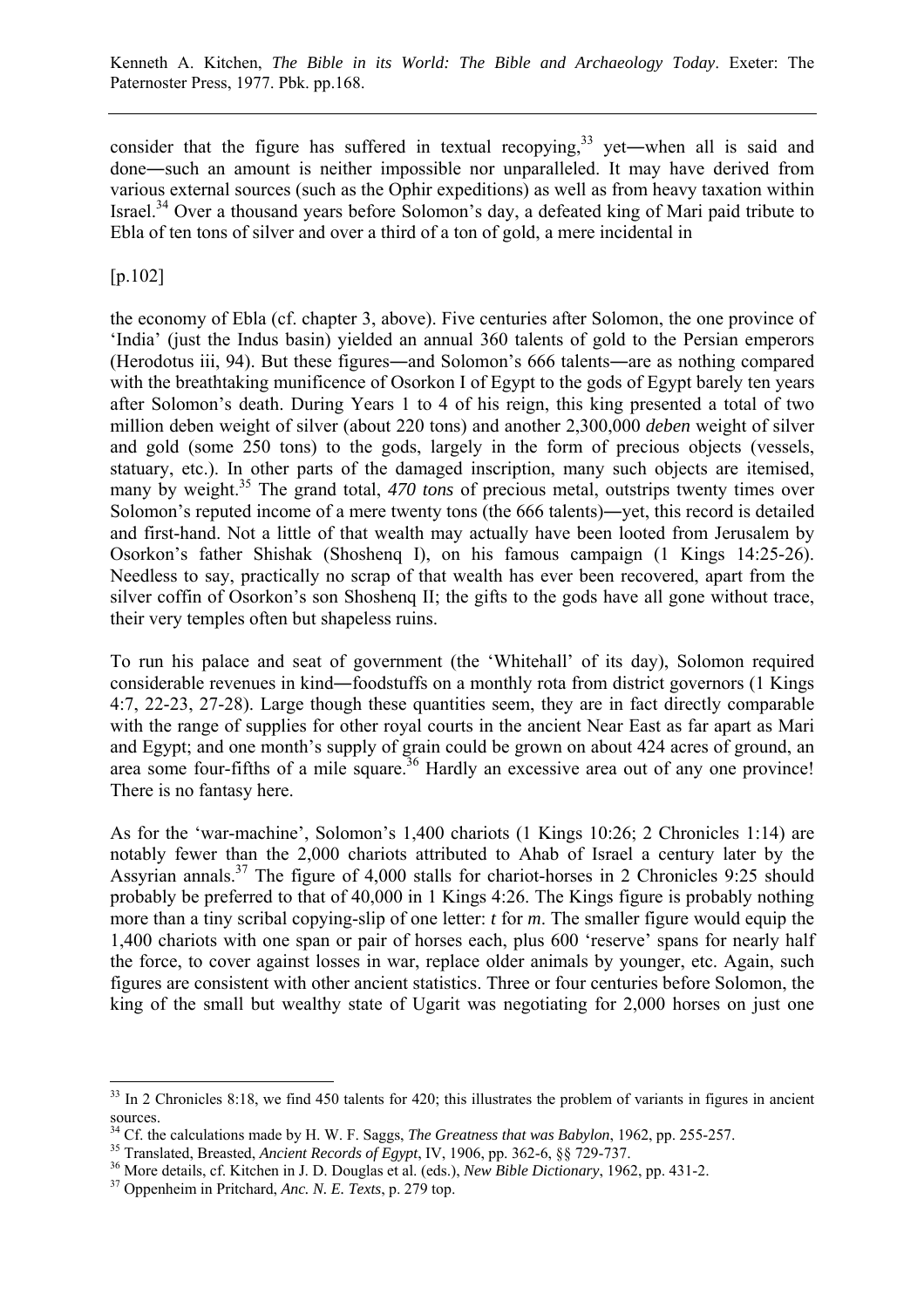$\alpha$  occasion<sup>38</sup>—doubtless in addition to what he already possessed. In the tenth century BC, one would expect the 12,000 'horsemen' (1 Kings 4:26; 2 Chron.

[p.103]

9:25) to have been charioteers, not cavalry.<sup>39</sup> This figure, at 3 men to a car, would cover 1 crew on duty and 2 crews in reserve for 1,200 chariots, and 1 crew each on duty and in reserve for the other 200 chariots. Men not on active service simply lived their normal lives (e.g. on the land) and in their home towns, doing their stint of direct service in peacetime by rota. Precisely this procedure is well-known elsewhere in the biblical Near East, as at Ugarit, from where we have lists of towns with names of charioteers living in them.<sup>40</sup> To finish with economics, the changing price of decent horses is worth passing notice: 150 shekels in Solomon's time (1 Kings 10:29). While in and near horse-raising districts hacks came cheap, the prices internationally for good horses show a declining arc over the centuries as their use became more widespread and their numbers greater. Thus they fetched up to 300 shekels in the eighteenth century BC (Mari), went down to 200 shekels by the thirteenth century BC (Ugarit), and hence might well cost just about 150 shekels by the tenth century BC (Solomon).

### **3.** *Solomon the Builder*

Solomon's most famous building was the Temple at Jerusalem. Of this, no stone remains―it was utterly devastated by the Babylonians in 586 BC, being replaced more modestly under the Persian rule (c. 538-521 BC), and more grandiosely by Herod whose efforts were demolished by Rome in the war of 68-70 AD. Hence, the descriptions in Kings and Chronicles are now our sole record. But, despite the problems posed by technical terms, these descriptions do reflect recognisable architectural features of the Levant in the second/first millennia BC, and beyond. The scheme of a pillared portico, vestibule and inner sanctuary (holy of holies) was current in Syria from at least the twenty-fourth/nineteenth centuries BC at Ebla (see chapter 3), is attested at thirteenth century Hazor in Canaan itself, and soon after Solomon's day again in Syria (at Tell Tayinat). The temple proper was of relatively modest size by Near-Eastern standards, hardly more than 120 feet long by 60 feet wide overall, of solid ashlar masonry.<sup>41</sup> The wealth of gold, etc., used in its decoration  $(1 \text{ Kings } 6:21 \text{ f})$  is typical of the lavish ways of the ancient Near East. In Egypt, temples had silver and gold covered floors and stairways,<sup>42</sup> Queen Hatshepsut capped and plated her giant obelisks  $(97)$ feet high) with gold and electrum,<sup>43</sup> Ramesses II's skilled artisans cared for gold-covered temple-doors and sacred barques, $44$  and Osorkon I's incredible largesse to Egyptian temples

 $\overline{a}$ <sup>38</sup> Text translated by Albright, *Bulletin of the American Schools of Oriental Research*, No. 150 (1958), pp. 37-38, from Virolleaud, *Palais Royal d'Ugarit*, II, 1957, pp. 27-28.

<sup>&</sup>lt;sup>39</sup> Already in the 14th century BC, Amenophis III of Egypt is described as 'upon horse' in the text relating to a scene of him riding in a chariot (Petrie, *Six Temples at Thebes*, 1897, pl. 10); terminology must be understood with reference to actual practice.<br><sup>40</sup> Edited (in French), Nougayrol, *Palais Royal d'Ugarit*, III, 1955, p. 192f.

<sup>&</sup>lt;sup>41</sup> For size, contrast  $(e.g.)$  the personal temples of Ramesses II and III at Thebes in Egypt, each some 500 feet long, 200 feet wide, within still vaster precincts; nor are these the largest of ancient temples.

<sup>&</sup>lt;sup>42</sup> Examples, cf. C. F. Nims, *Journal of Near Eastern Studies* 14 (1955), p. 116; R. A. Parker, *A Saite Oracle Papyrus*, 1962, pp. 7, 8; Breasted, *Ancient Records of Egypt*, 11, 1906, p. 156, § 375:23, 25.<br><sup>43</sup> Cf. translations, Breasted, *op. cit.*, II, pp. 133 (§ 319), 156 (§ 376:28), 157-8 (§§ 377:37-8).<br><sup>44</sup> Texts of Nakht-Th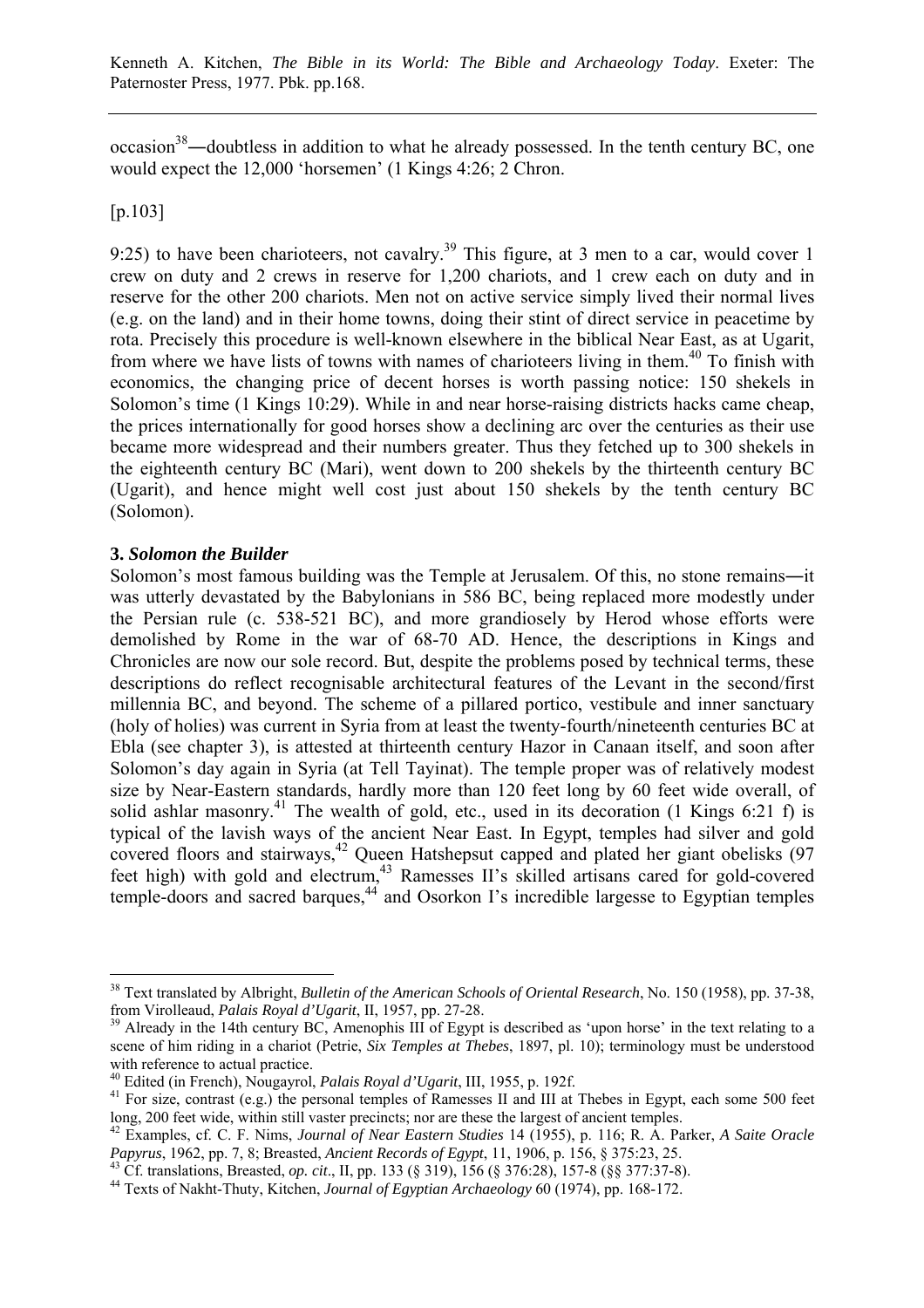we have already seen. The temple itself, moreover, was not 'on its own'; it will have stood in a paved precinct, enclosed within surrounding walls, as most such temples did.<sup>45</sup>

## [p.104]

To carry through the building of the temple in just seven years, Solomon levied two groups of people for lumbering, quarrying and transport of materials (stone and timber), in alliance with Hiram of Tyre. Again, the figures are large, therefore are frequently criticised as corrupt or just fanciful, and hence are little studied. Certainly, it is tempting to emend wholesale figures such as 70,000 to 7,000 or 700; but such procedures remain arbitrary unless textual or other evidence can be cited in support, as in the simple case of 4,000 or 40,000 stalls dealt with above. That example shows that careful textual criticism can help to a better understanding. However, no simple solution of that kind can be applied here. And first, one should ask whether the figures in fact may actually make sense, in themselves and in Near-Eastern context, before rushing headlong to jettison or emend them. Let us look at the figures, at their possible structure, and at the range of background evidence.

From 'all Israel', Solomon took, we are told, 30,000 men, in three divisions of 10,000 each, each division doing one month's service in Lebanon by rota (1 Kings 5:13-14). For the labouring work, the fetching, carrying and quarrying, Solomon further conscripted another 153,300 men (variant, 153,600), from the subsisting alien population, Canaanites and the like (1 Kings 5:15, 16; cf. 2 Chron. 2:2, 17-18). Unlike the Israelites, these people were to be put on perpetual levy for both the temple and other building-works (cf. 1 Kings 9:21). The 153,300 conscripts were divided into 70,000 labourers and 80,000 quarrymen, with 3,300 (or  $3,600$ <sup>46</sup> overseers. This would give a figure of 300 chief overseers over 3,000 foremen (1) chief to each 10 foremen), and 1 foreman per group of 50 labourers or quarrymen. These proportions make good enough sense, regardless of overall scale. Problems of textual transmission may have affected the variation between 550 Israelite officers in 1 Kings 9:22- 23 and 250 such officers in 2 Chronicles 8:9-10. However, it is noteworthy that the 30,000 temporary levy of Israelites in 1 Kings 5:13-14 does not reappear in 2 Chronicles. Thus, it is conceivable that the 550 officers of 1 Kings 9:22 f. may include 300 officers to oversee the 30,000 (at 1 per  $100$ ?)<sup>47</sup> besides the 250 included in common with 2 Chron. 8:9-10, engaged on other duties and projects. In themselves, therefore, the Solomonic figures yield a sensible enough structure.

Have we any external scale by which to appraise such figures? The answer is yes; external data are limited but quite instructive, so far as they go. First of all, in terms of 'middle management', Solomon's 550 Israelite officers and 330 foremen and chiefs over conscripts, perhaps about a thousand administrators if one adds in an unknown number of palace officials, etc., are quite modest in

 $[p.105]$ 

 $\overline{a}$ 

number when compared with the great staff of 4,700 bureaucrats in the acropolis of Ebla city some thirteen centuries before Solomon (cf. chapter 3). Likewise 12 men to assure palace supplies (1 Kings 4:7 ff.) are trifling compared with the 103 leaders and their 210 aides that

<sup>&</sup>lt;sup>45</sup> Cf. the outer courts, etc., in the later vision of Ezekiel, 40-44.<br><sup>46</sup> Simple omission of an *l* in *sh-l-sh* (leaving sh-sh) would turn 300 into 600.

<sup>&</sup>lt;sup>47</sup> The Israelites being less intensively supervised than the squads of alien conscripts?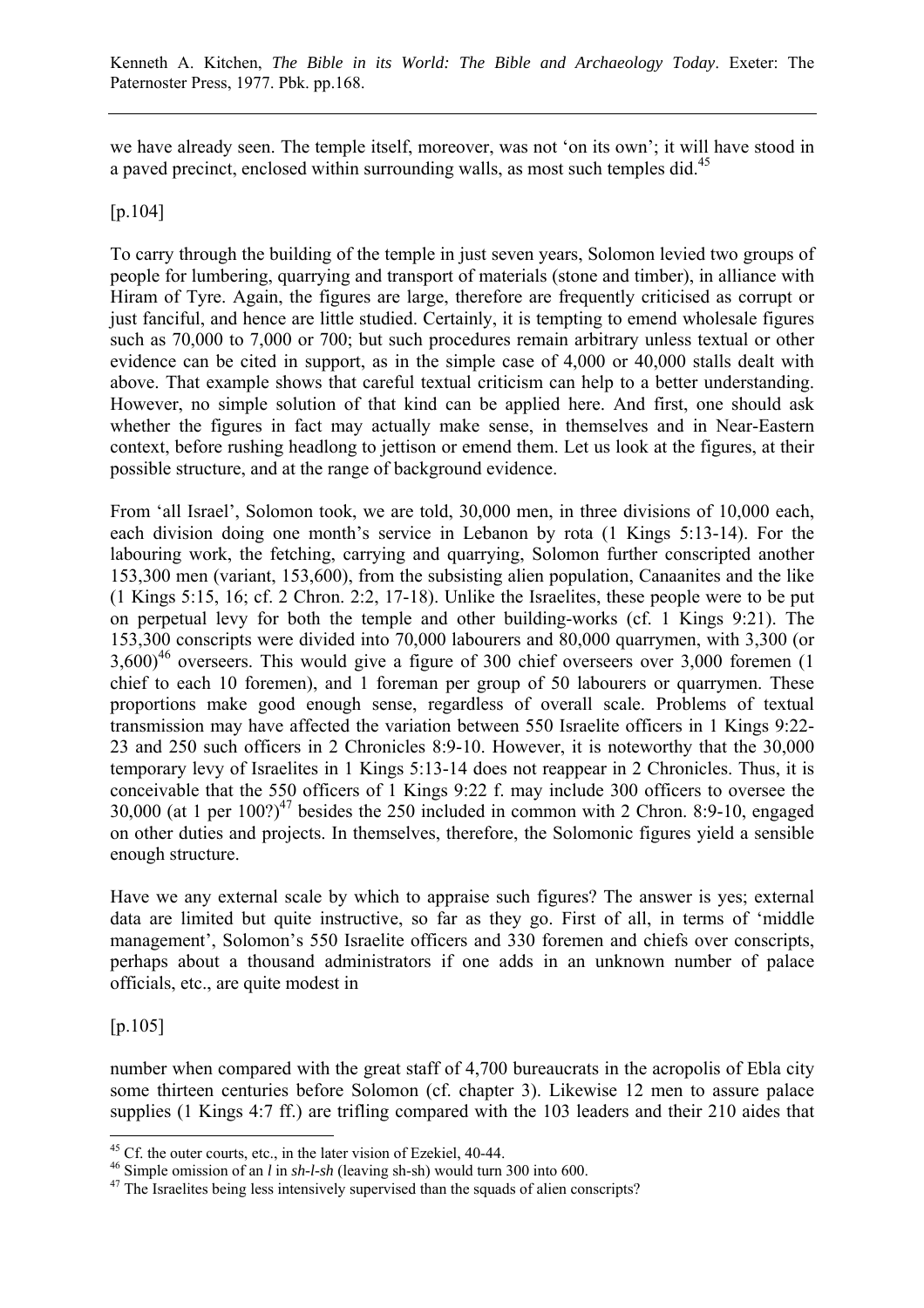exercised similar functions at Ebla! Two separate authorities<sup>48</sup> have calculated the Israelite population of Solomon's kingdom (as distinct from the foreign 'empire' territories) at 700,000 or 800,000 people. With the alien population of Canaanites and others as well, Western Palestine may have supported then over a million altogether. These figures may, still, be a little on the modest side when one recalls that the 140-acre city of Ebla in the 24th century BC held over a quarter-million people, equal to more than a quarter of all of Solomon's Palestinian subjects as just reckoned above!

Second, the question of quarrying, etc., expeditions. A thousand years before Solomon, the short-lived pharaoh Mentubotep IV dispatched 10,000 men into the dreary wilderness of Wadi Hammamat to fetch just one stone coffin and lid with a set of stone monuments. For the safe transport of the coffin-lid alone,  $3,000$  sailors were assigned.<sup>49</sup> Some fifty years later, Sesostris I of the 12th Dynasty sent an expedition of well over 18,000 men to the same narrow desert valley to fetch stone not for an entire temple (as Solomon did in Lebanon's easier setting) but just 60 sphinxes and 150 other statues. We are expressly told that 2,000 or 1,500 or 1,000 or 500 men were assigned to individual blocks of stone, perhaps depending on size.<sup>50</sup> About 200 years before Solomon, Ramesses IV sent over 9,000 men to Hammamat (of whom 900 died...), just to quarry blocks for a set of statues.<sup>51</sup> In the light of these statistics, it is perhaps not unreasonable to wonder if Solomon's larger numbers (employed in relays, and for seven years' minimum) who went to hew and to quarry, not just for groups of statues but for an entire temple, are less unrealistic than many have supposed hitherto, and may contain more than a modicum of truth.

Of Solomon's other buildings, nothing remains of the other ambitious structures at Jerusalem (1 Kings 7:1 ff.); like the palaces of many another potentate, they have been swept away long since. However, the unified building-works of Solomon and his levies in more modest projects are well illustrated by the finding of standard-size gateways<sup>52</sup> and casemate walls of the tenth century BC at Hazor, Megiddo and Gezer, all strategic centres within the kingdom  $(1 \text{ Kings } 9:15)$ .<sup>53</sup> Work at Gezer also confirmed a destruction there, just prior to Solomonic work on the fortifications—most probably visited upon Gezer by 'the pharaoh that smote

[p.106]

 $\overline{a}$ 

Gezer' (1 Kings 9:16), most likely Siamun as we have seen. Similarly, Ezion-Gezer in the role of depot for Red Sea expeditions may be represented by the ruins at Tell el-Kheleifeh on the north end of the Gulf of Aqaba, as its main occupation began in the tenth century BC.<sup>53a</sup> In

<sup>&</sup>lt;sup>48</sup> Cf. W. F. Albright, *The Biblical Period from Abraham to Ezra*, 1963, pp. 55-56 with n. 118 (pp. 105/6), and H. W. F. Saggs, *The Greatness that was Babylon*, 1962, p. 256.

<sup>&</sup>lt;sup>49</sup> Translation, cf. M. Lichtheim, *Ancient Egyptian Literature*, I, 1973, pp. 113-115 (Montet No. 192).<br><sup>50</sup> Edited as No. 61 (in French) in G. Goyon, *Nouvelles Inscriptions Rupestres du Wadi Hammamat*, 1957, pp.

<sup>81-85,</sup> with useful remarks by W. K. Simpson, *Journal of Near Eastern Studies* 18 (1959), pp. 28-32, who mentions the closely-related text Montet No. 87.

<sup>&</sup>lt;sup>51</sup> Translation, cf. Breasted, *Ancient Records of Egypt*, IV, 1906, pp. 223-7, §§ 461-8. <sup>52</sup> At each site, almost precisely 4.2 metres wide.

<sup>&</sup>lt;sup>53</sup> See (e.g.) Y. Yadin, *Hazor, Rediscovery of a Great Citadel...*, 1975, pp. 200-231, and 193 ff. (Hazor itself); on Gezer, W. G. Dever, in M. Avi-Yonah (ed.), *Encyclopedia of ... Excavations...*, II, 1976, p. 441.

<sup>53</sup>a See B. Rothenberg, Palestine Exploration Quarterly 94 (1962), pp. 44-56, and N. Glueck, The Other Side of *the Jordan*, 1970 ed., pp. 111-118.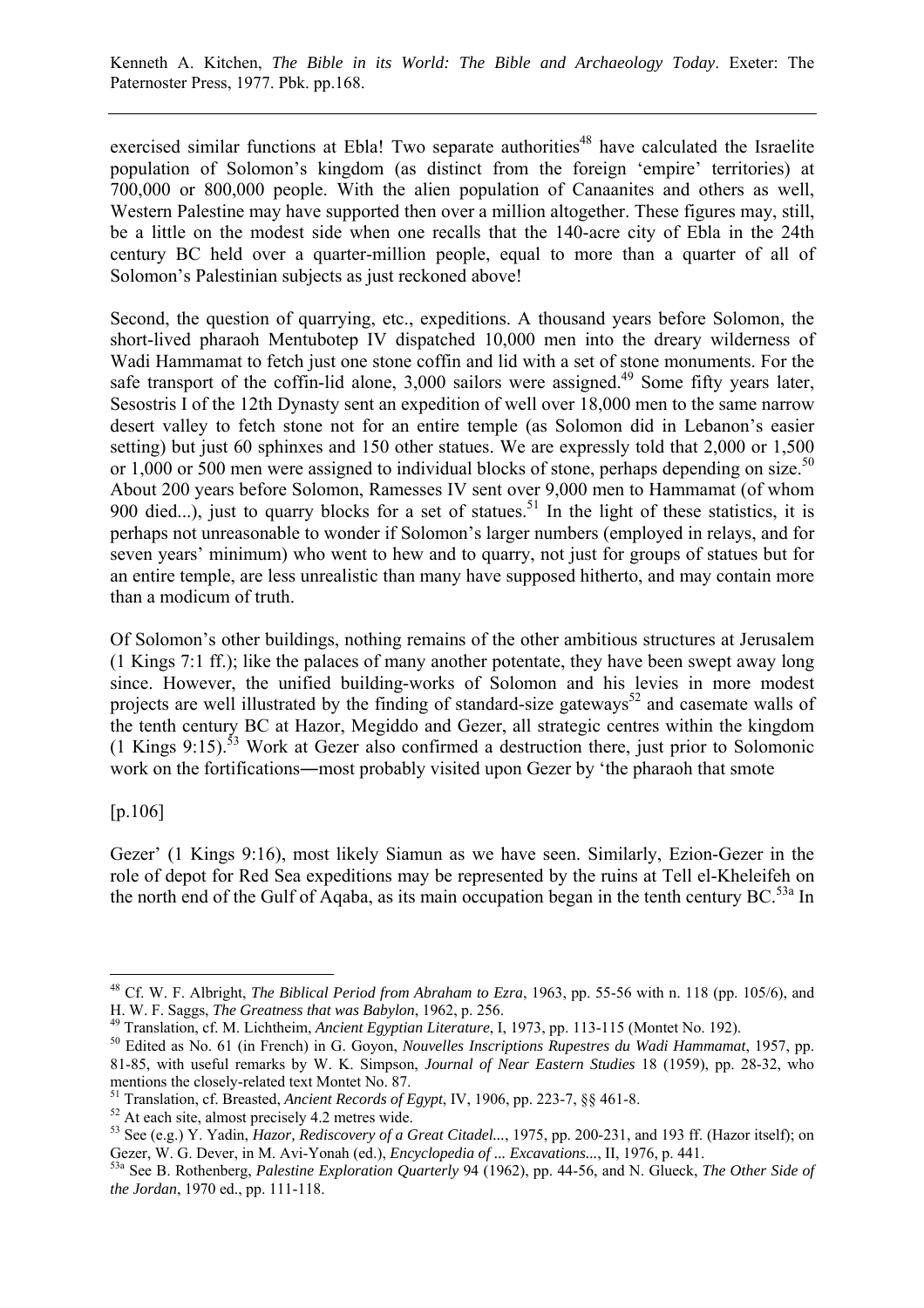the Negeb or southland, Arad was rebuilt with a strong, towered citadel, and Beer-Sheba likewise became a royal strongpoint,<sup>54</sup> among various other works.

#### **4.** *Solomon the Sage*

In literature, the name of Solomon is traditionally linked with the book of Proverbs, rather as that of David is with the psalms. Here too, the ancient Near East offers a wealth of rich background material that helps to place Solomon's possible relationship to the book of Proverbs and 'wisdom' in a fuller and more factual perspective than is usually envisaged, not least in Old Testament studies.

The present book of Proverbs contains (as any reader may verify) at least four works, as follows:

*Proverbs of Solomon* (1-24) *Proverbs of Solomon, recopied under Hezekiah* (25-29) *Words of Agur* (30) *Words for Lemuel* (31)

Of these, the first two are of some length; the last two, quite short. That for Lemuel by his mother includes also the poem on the good wife. The first work, 'Proverbs of Solomon' (1- 24), incorporates 'words of the wise'―i.e., culled from earlier sages―explicitly in two closing sections (22:17 ff.; 24:23 ff.). Unlike the three other works with just title and main text, this first work has a fuller literary structure: title, prologue (1-9), sub-title (10:1), and then main text.

However, the immense wealth of ancient Near-Eastern wisdom literature enables us to go further. All four of the individual works in Proverbs belong to one particular branch of ancient wisdom literature: 'instructions', in which a named author sets forth what he deems to be wise and unwise conduct, in a long series of observations, admonitions and word-pictures of various kinds. Ancient Egypt, the Levant and Mesopotamia between them offer some forty such works (in varying states of preservation) from *c*. 2700 BC down to Roman times: nearly thirty from Egypt, a dozen from Syria, the Hittites, and above all Mesopotamia. From this rich array of literary works all belonging to one class, it is possible to write in outline the history of development of this entire group of writings, and to put the four works in Proverbs in their proper setting in that panorama.55 Here, the most essential points must suffice.

[p.107]

 $\overline{a}$ 

During the whole twenty-seven centuries that such instructional works were composed, their authors habitually cast them in one or other of two basic formats. Both formats were used side by side by various authors, with no 'evolution' from one to the other. *Type A* was the simpler, The author would begin with a formal title to the work, identifying himself by name in the third person, and then proceeded directly with his work. In Egypt, such sages as Hardjedef, Merykare's father (third millennium BC), *Ancient Writings and Hori* (late second millennium

<sup>54</sup> See the summaries in Avi-Yonah, *op. cit.*, I, 1975, pp. 82-84, 86 (Arad) and pp. 162, 168 (Beer-Sheba, level V).

<sup>&</sup>lt;sup>55</sup> Done in condensed form in Kitchen, 'Proverbs and Wisdom Books of the Ancient Near East—the Factual History of a Literary Form', to appear in *Tyndale Bulletin* 28 (1977/78); fuller presentation has been prevented so far.